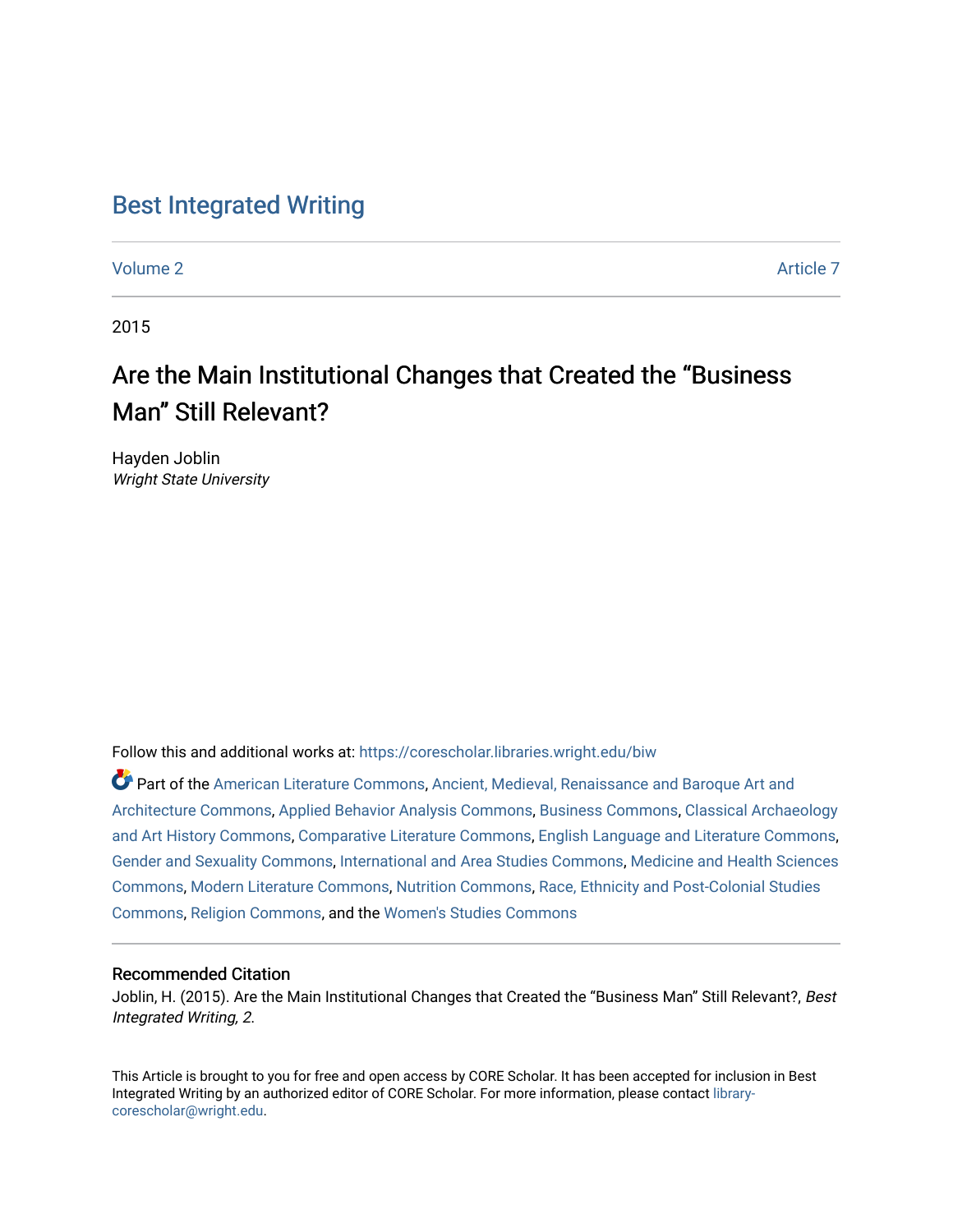**Best Integrated Writing: Journal of Excellence in Integrated Writing Courses at Wright State**

Fall 2015 (Volume 2) Article #6

## Are the Main Institutional Changes that Created the "Business Man" Still Relevant? **HAYDEN JOBLIN**

EC 3190-01: Institutional Economics Spring 2014 Dr. Hee Young Shin

Dr. Shin notes that students are required to read Thorstein Veblen's original works – either *The Theory of the Leisure Class* or *The Theory of Business Enterprise* – and write a critical review essay. Hayden's essay shows deep understanding of the materials and evaluation of contemporary relevance.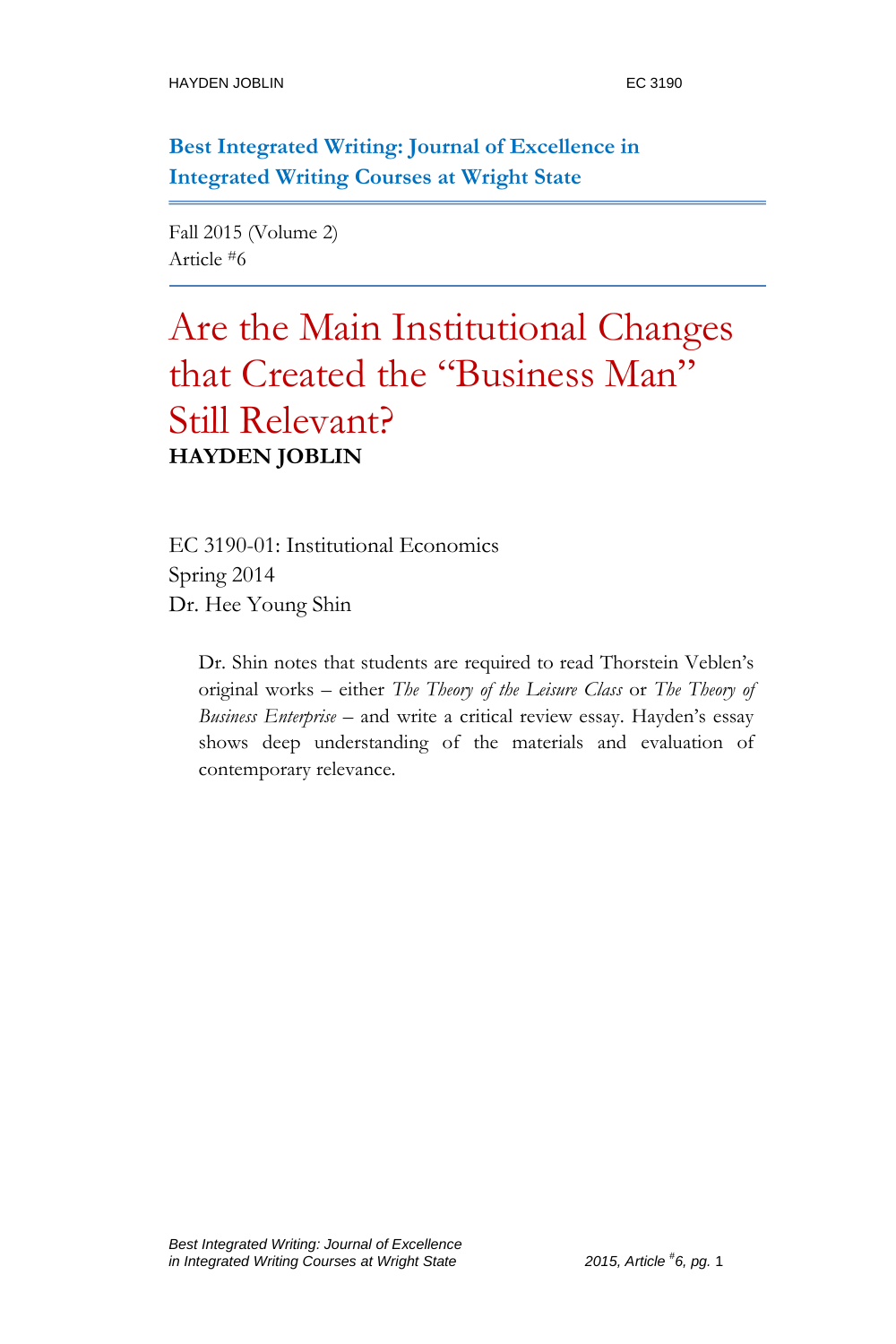#### **INTRODUCTION**

Thorstein Veblen was a leading economist who specialized in the study of social and economic institutions in the late ninetieth and early twentieth centuries. He is considered to be the leader of the American Institutional school of thought. In 1904 he published his second most well-known book *The Theory of Business Enterprise*. In this book Veblen provides an insight into what was then "modern capitalism." He explains the changes in particular institutions and ethics that have forged the way for the "business man."

In this review essay I will discuss what I believe Veblen considered the main fundamental changes in the institutions that bought about the "business man" by introducing the institutional concepts of vast standardization in the machine process, ownership, and the role of credit. I will then provide my own point of view in analyzing the relevance of those institutional changes in the modern world. I believe that it is important because these institutional concepts may provide a foundation of how the modern society operates.

### **INSTITUTIONAL CHANGES IN THE BUSINESS ENTERPRISE**

#### **A. Machine Process in the Creation of the "Business Man"**

The first institutional change that Veblen describes is the formation of the machine process characterized by an interdependent system of processes used and developed on the previous development. Basically the machine process is an inter-relation of different sectors, which then produce a good. These complex connections between sectors have formed the vast standardization that Veblen outlines. Veblen emphasizes the importance of a unified production process. This is important because all production is reliant on another – e.g. in the form of inputs in production, features such as metrics, gauges, and weight must meet the needs of the next machine process. If they do not meet the needs of the next stage in the process, the system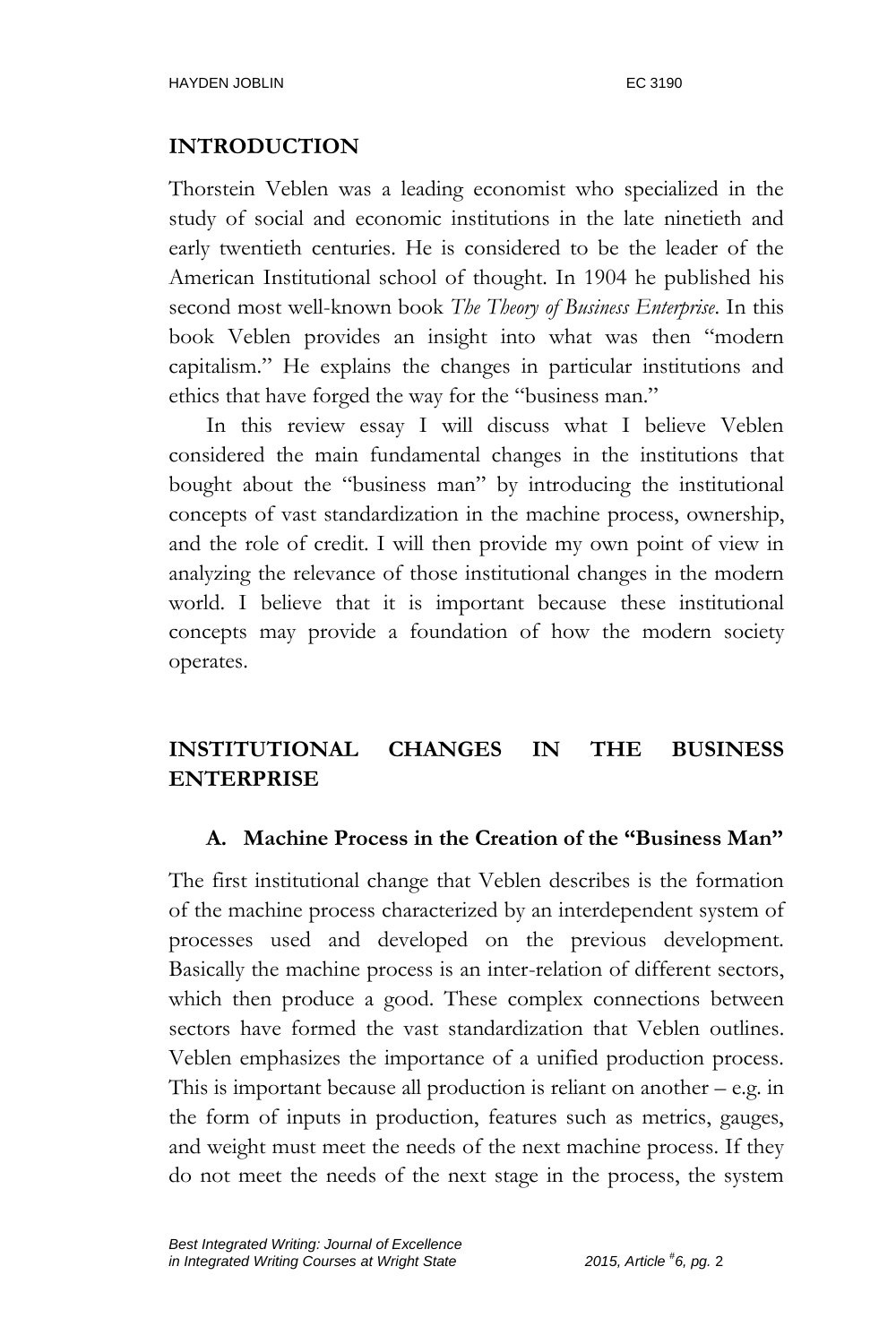creates delays and it becomes unreliable. Veblen believes that the production process can be entirely affected by the actions of a single firm. This highlights the importance of standardization on the effectiveness of the machine process.

The machine process has resulted in the creation of the "business man" as Veblen describes it. The business man controls the transactions and relationships that ultimately determine the running of the mechanical industrial system; whether it runs smoothly or disastrously does not matter to the "greater business man." As he can benefit from disturbances within the system, he may not have society's best interests at heart.

#### **B. Institution of Ownership in "Business Man's" Motives**

Veblen believes that the above consequence has changed the motive of business, which in his words is "pecuniary gain," or monetary gain. He believes that the change in the institution of ownership is why motives have changed. According to Veblen, the importance of money in society has replaced older institutions such as bloodline, patriotism, and the role of the church. It used to be that ownership was a natural right, meaning that if someone made something then it was their property to do with it as they chose. In Veblen's time, ownership was determined by the "money economy" where the market determined the ownership of goods. He explains that money is the essence of business. According to Veblen, ownership is determined by how much money an individual has: "the business man judges of events from the standpoint of ownership, and ownership runs in terms of money" (Veblen 1904:45). I believe that the motives generated by money may result in less than ideal business decisions for the industry and society, especially in the short term when monetary gains are important for those making the business decisions. This is what I believe Veblen is describing when he talks about "pecuniary gain."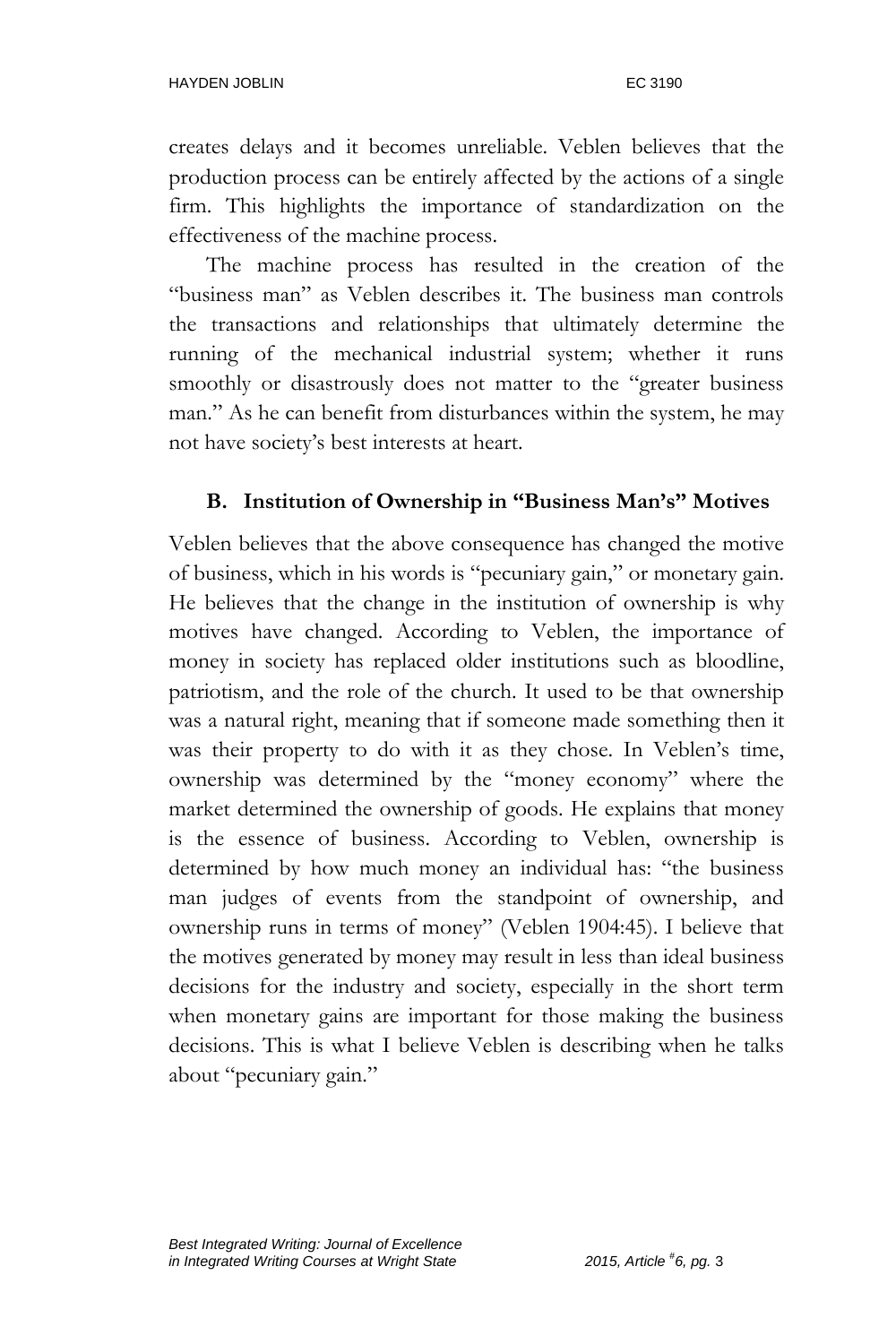#### **C. The Corruption of Credit**

The idea of "pecuniary gain" brings me to my next point: the role of credit. Veblen has a negative view of credit and how it affects the business enterprise. To me it seems that the institution of credit provides a number of incentives for the "business man" to behave in a way that is unethical in today's standards to maximize their "pecuniary gain." First to summarize Veblen's arguments, basically businesses borrow funds to obtain a competitive advantage. This competitive advantage is offset as more and more businesses borrow funds and offset the competitive advantage. This results in inflating price levels which leave businesses no better off than they were previously. The business man then borrows more funds to purchase assets, and the more assets a business owns the more the business can borrow. This cycle repeats until the assets fall in price and the banks seize assets and thus control. I believe that the most important point that Veblen brings up is that the "business man" is not concerned with the productivity or output of the industrial process but is focused primarily on "pecuniary gain" or business capitalization. One example is that businesses borrow to purchase stock which then leads to an increase in the stock price. They are able to sell the stock at the higher price, pay the bank and earn a large profit. This is an example where credit has created very little actual growth, and the growth has only occurred in the form of money. Veblen argues that the financial system is creating a formidable gap between the actual industrial process and the business capitalization.

#### **CONCLUSION**

I believe that some of the institutional changes that Veblen has discussed in the *The Theory of Business Enterprise* are still relevant. The machine process is still dominant. The development of technology and the demand for consistent performance have resulted in the service industry behaving more like an industrial plant. Processes in the service industry are more standardized than they used to be and workers are required to follow strict procedures in dealing with